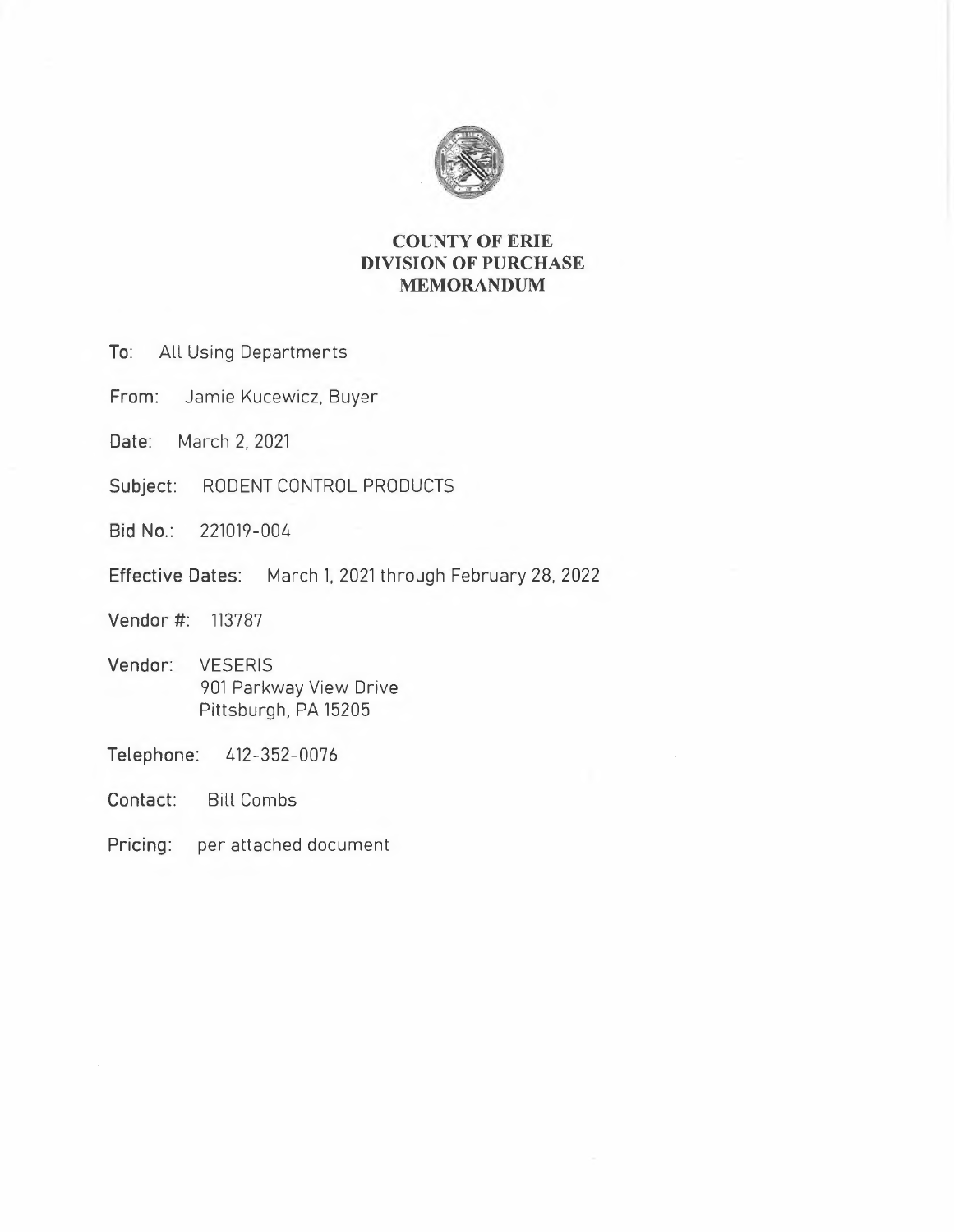

# **COUNTY OF ERIE**

## **MARK C. POLONCARZ COUNTY EXECUTIVE DIVISION OF PURCHASE**

## **INVITATION TO BID**

Bids, as stated below, will be received and publicly opened by the Division of Purchase in accordance with the attached specifications. **FAX bids are unacceptable. Bids must be submitted** in **a sealed envelope to:** 

> County of Erie Division of Purchase Attention: JAMES D. KUCEWICZ, BUYER 716-858-6336 95 Franklin Street, Room 1254 Buffalo, New York 14202-3967

**NOTE:** Lower left-hand corner of envelope **MUST** indicate the following:

BID NUMBER: 221019-004

OPENING DATE: FEBRUARY 19, 2021 TIME: 11 :00 AM

FOR: RODENT CONTROL PRODUCTS

NAME OF BIDDER: Veseris

If you are submitting other Invitations to Bid, each bid must be enclosed in a separate envelope.

Following EXHIBITS are attached to and made a part of the bid specifications, and part of any agreement entered into pursuant to this Invitation to Bid:

|             | EXHIBIT "A"         | - Assignment of Public Contracts                            |  |  |  |  |
|-------------|---------------------|-------------------------------------------------------------|--|--|--|--|
| $\times$    | EXHIBIT "B"         | - Purchases by Other Local Governments or Special Districts |  |  |  |  |
|             | EXHIBIT "C"         | - Construction/Reconstruction Contracts                     |  |  |  |  |
|             | EXHIBIT "D"         | - Bid Bond (Formal Bid)                                     |  |  |  |  |
|             | EXHIBIT "E"         | - Bid Bond (Informal Bid)                                   |  |  |  |  |
| X           | EXHIBIT "EP"        | - Equal Pay Certification                                   |  |  |  |  |
|             | EXHIBIT "F"         | - Standard Agreement                                        |  |  |  |  |
|             | X EXHIBIT "G"       | - Non-Collusive Bidding Certification                       |  |  |  |  |
| X           | EXHIBIT "H"         | - MBE/ WBE Commitment                                       |  |  |  |  |
|             | EXHIBIT "IC"        | - Insurance                                                 |  |  |  |  |
|             |                     | EXHIBIT "P" & EXHIBIT "PBI" - Performance Bond              |  |  |  |  |
|             | EXHIBIT "Q"         | - Confined Space Program Certification                      |  |  |  |  |
|             | <b>EXHIBIT "PW"</b> | - NYS Prevailing Wage                                       |  |  |  |  |
|             | EXHIBIT "V"         | - Vendor Federal Compliance Certification                   |  |  |  |  |
| (Rev. 1/00) |                     |                                                             |  |  |  |  |

ERIE COUNTY OFFICE BUILDING, 95 FRANKLIN STREET, BUFFALO, NEW YORK 14202 (716) 858-6395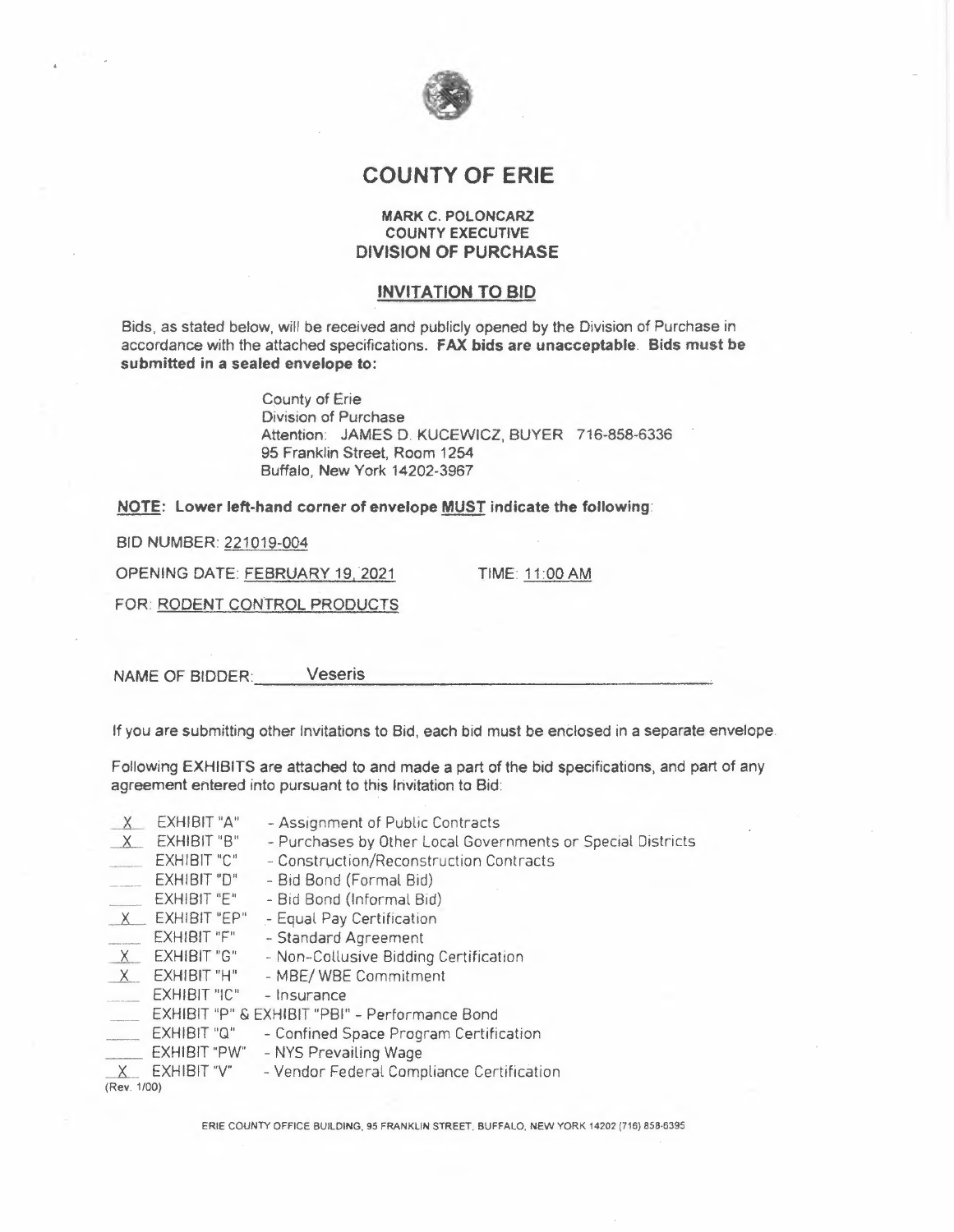# **County of Erie DIVISION OF PURCHASE NON-COLLUSIVE BIDDING CERTIFICATION**

By submission of this bid, each bidder and each person signing on behalf of any bidder certifies, and in the case of a joint bid each party thereto certifies as to its own organization, under penalty of perjury, that to the best of his knowledge and belief:

(1) the prices in this bid have been arrived at independently without collusion, consultation, communication, or agreement, for the purpose of restricting competition, **as** to any matter relating to such prices with any other bidder or any competitor;

(2) unless otherwise required by law, the prices which have been quoted in this bid have not been knowingly disclosed by the bidder and will not knowingly be disclosed by the bidder prior to opening, directly or indirectly, to any other bidder or to any competitor; and

(3) no attempt has been made or will be made by the bidder to induce any other person, partnership or corporation to submit or not to submit a bid for the purpose of restricting competition.

> **NOTICE**  (Penal Law, Section 210.45)

IT IS A CRIME, PUNISHABLE AS A CLASS A MISDEMEANOR UNDER THE LAWS OF THE STATE OF NEW YORK, FOR A PERSON, IN AND BY A WRITTEN INSTRUMENT, TO KNOWINGLY MAKE A FALSE STATEMENT, OR TO MAKE A FALSE STATEMENT, OR TO MAKE A STATEMENT WHICH SUCH PERSON DOES NOT BELIEVE TO BE TRUE.

## **BIO NOT ACCEPTABLE WITHOUT FOLLOWING CERTIFICATION:**

| Affirmed under penalty of perjury this 12th day of February 120 21 |  |  |  |  |  |  |
|--------------------------------------------------------------------|--|--|--|--|--|--|
| TERMS Net 30 DELIVERY DATE AT DESTINATION 10 Days ARO              |  |  |  |  |  |  |
| FIRM NAME Veseris                                                  |  |  |  |  |  |  |
| ADDRESS 901 Parkway View Drive                                     |  |  |  |  |  |  |
| ZIP 15205<br>Pittsburgh, PA Particular and Pittsburgh, PA          |  |  |  |  |  |  |
| AUTHORIZED SIGNATURE                                               |  |  |  |  |  |  |
| TYPED NAME OF AUTHORIZED SIGNATURE William F. Combs                |  |  |  |  |  |  |
| TITLE Sales Representative TELEPHONE NO. 412-352-0076              |  |  |  |  |  |  |
|                                                                    |  |  |  |  |  |  |

(Rev.1/2000)

ERIE COUNTY OFFICE BUILDING, 95 FRANKLIN STREET, BUFFALO, NEW YORK 14202 (716) 858-6395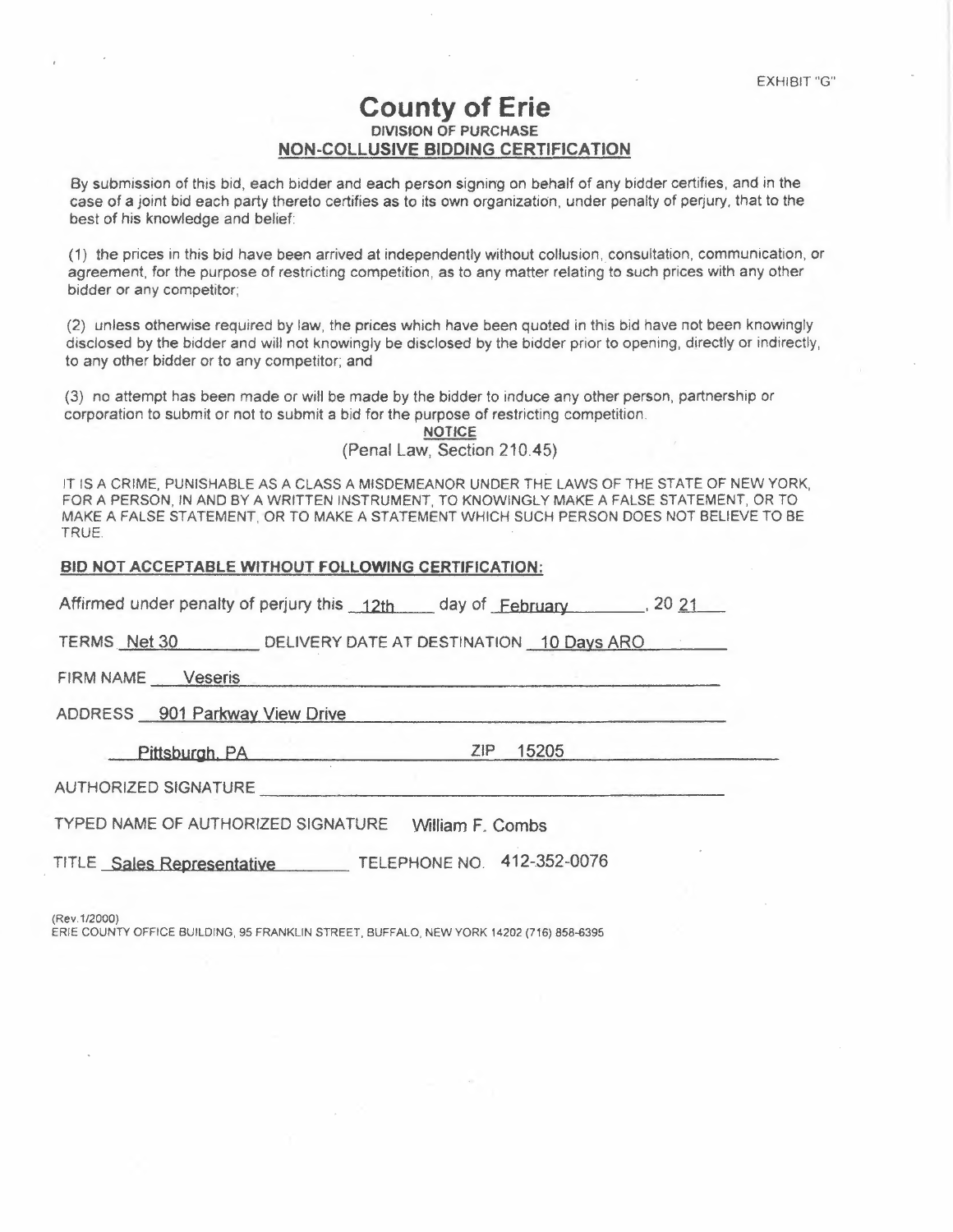# County of Erie<br>DIVISION OF PURCHASE **BID SPECIFICATIONS** BID NO. 221019-004

| Ship to:<br>Attention:<br>Address: |               |    | Date Required at Destination: as needed                   | Ship Via: CW         |                       |
|------------------------------------|---------------|----|-----------------------------------------------------------|----------------------|-----------------------|
| <b>ITEM</b><br>NO.                 | QUAN-<br>TITY | UM | CATALOG NO./DESCRIPTION                                   | <b>UNIT</b><br>PRICE | <b>TOTAL</b><br>PRICE |
|                                    |               |    | Vendor to provide pricing for                             |                      |                       |
|                                    |               |    | Rodenticide and Rodent Control Products                   |                      |                       |
|                                    |               |    | for use in Vector Control Program                         |                      |                       |
|                                    |               |    | per the attached specifications.                          |                      |                       |
|                                    |               |    |                                                           |                      |                       |
|                                    |               |    | ***No substitutions/alternates accepted.                  |                      |                       |
|                                    |               |    |                                                           |                      |                       |
|                                    |               |    |                                                           |                      |                       |
|                                    |               |    | Please provide pricing on attached sheets.                |                      |                       |
|                                    |               |    |                                                           |                      |                       |
|                                    |               |    | For questions in regard to the specifications of this bid |                      |                       |
|                                    |               |    | please contact Peter Tripi at (716) 961-6800.             |                      |                       |
|                                    |               |    |                                                           |                      |                       |
|                                    |               |    |                                                           |                      |                       |
|                                    |               |    |                                                           |                      |                       |

NOTE: Bid results cannot be given over the phone. All requests for bid results should be submitted in writing or faxed to:

ERIE COUNTY DIVISION OF PURCHASE Freedom of Information Officer 95 Franklin Street, Rm. 1254 Buffalo, NY 14202 FAX #: 716/858-6465

NAME OF BIDDER Veseris (Rev. 9/95) ERIE COUNTY OFFICE BUILDING, 95 FRANKLIN STREET, BUFFALO, NEW YORK 14202 (716) 858-6395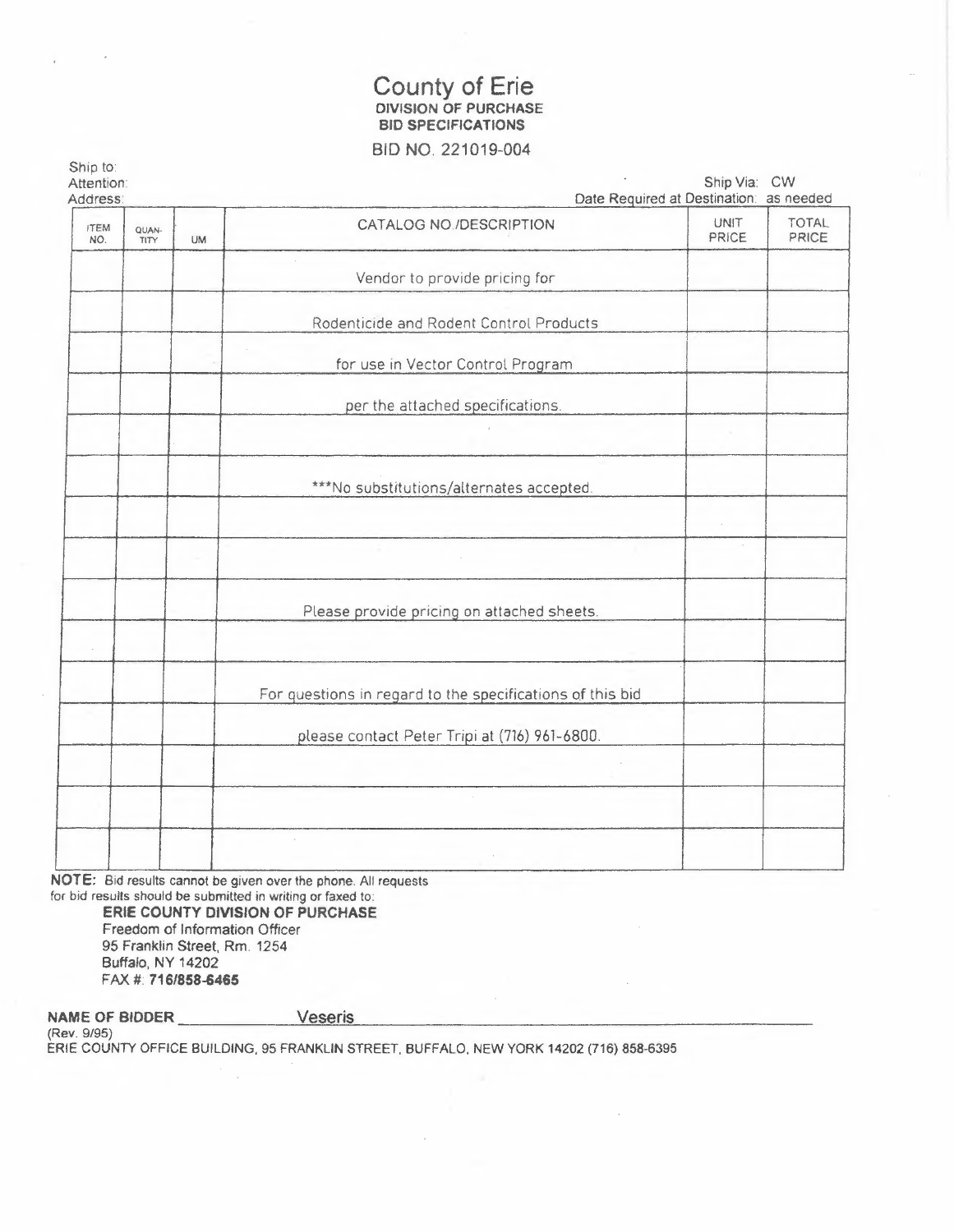# **Bid #221019-004 Rodent Control Products**

Term of the contract is March 1, 2021 through February 28. 2022. Pricing to be good for the entire length of the contract.

All prices to include delivery.

Bid items will be ordered on an as-needed basis. Quantities listed are estimates only and actual quantities may be more or less depending on need. County will only pay for items ordered and delivered.

Vendor must provide. at no cost, training and technical support to Erie County staff and community partners. Training to comprise 12 hours of Category 8 (Public Health) specific NYSDEC Pesticide Applicator training and 30-hour certification course. This includes providing appropriate trainers as experts in the field and submittíng timely documentation to the NYSDEC for course approval. Training must meet NYSDEC requirements for Pesticide Applicator/Technician Certification. Vendor must also provide technical support for products provided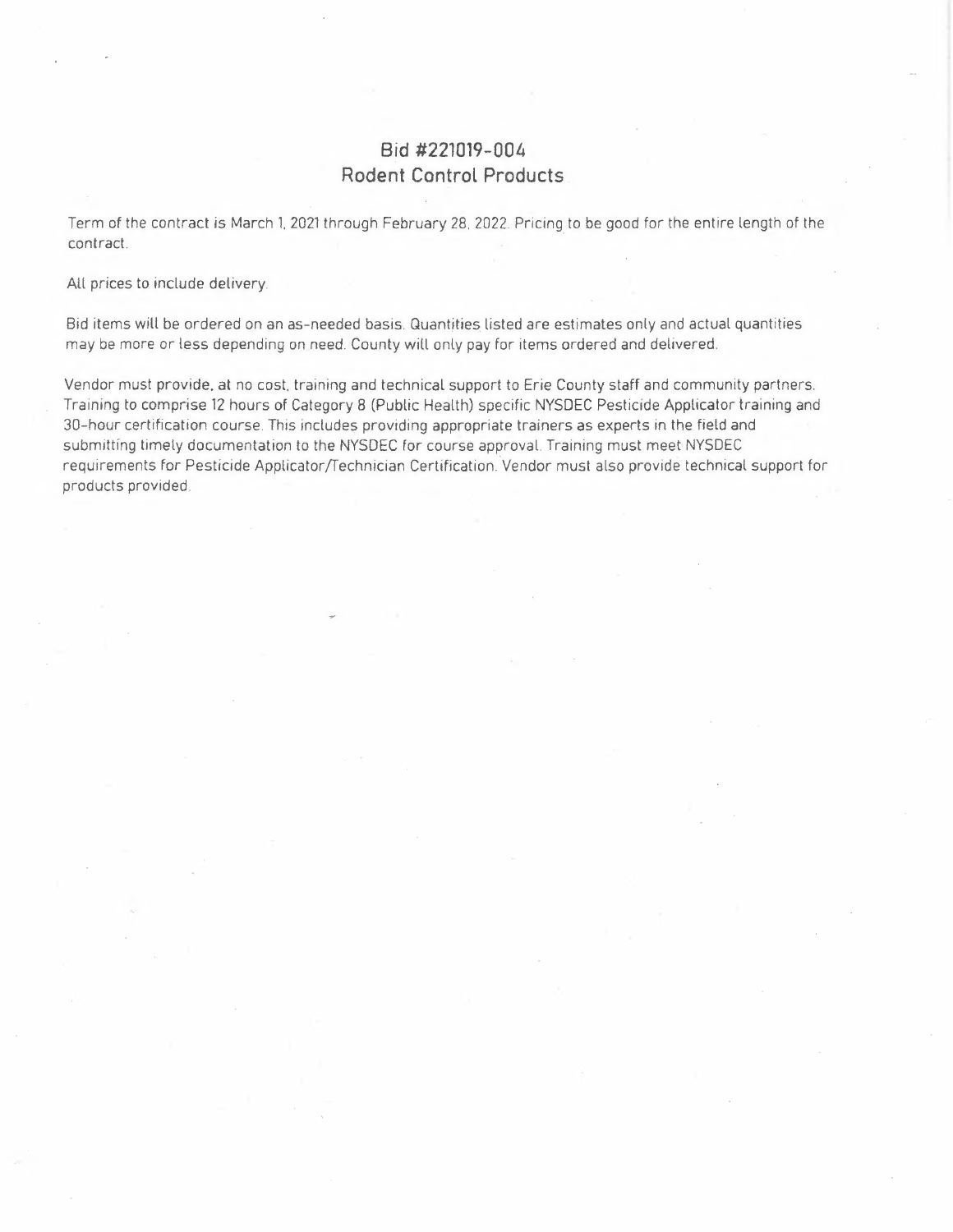|                                                                                                                                                 | County of Erie<br>95 Franklin Street<br><b>Buffalo, NY 14202</b>                                                                                                                                                                                                                                                                                                                                                                                  |                                                                  |                      |                                                                | Phone: (716) 858-6395<br>Fax: (716) 858-6465<br>Internet: http://www.erie.gov<br><b>Request for Quotation</b><br>Bid# 221019-004 |  |  |  |
|-------------------------------------------------------------------------------------------------------------------------------------------------|---------------------------------------------------------------------------------------------------------------------------------------------------------------------------------------------------------------------------------------------------------------------------------------------------------------------------------------------------------------------------------------------------------------------------------------------------|------------------------------------------------------------------|----------------------|----------------------------------------------------------------|----------------------------------------------------------------------------------------------------------------------------------|--|--|--|
|                                                                                                                                                 | Vender Address<br>$\label{eq:4} \begin{array}{lllllllllllll} \hspace{-2.5cm} \textbf{a} & \textbf{b} & \textbf{c} & \textbf{c} & \textbf{c} & \textbf{c} & \textbf{c} \\ \hline \hspace{0.05cm} \textbf{a} & \textbf{b} & \textbf{c} & \textbf{c} & \textbf{c} & \textbf{c} & \textbf{c} & \textbf{c} \\ \hline \hspace{0.05cm} \textbf{a} & \textbf{b} & \textbf{c} & \textbf{c} & \textbf{c} & \textbf{c} & \textbf{c} & \textbf{c} & \textbf{$ |                                                                  | THIS IS NOT AN ORDER |                                                                |                                                                                                                                  |  |  |  |
|                                                                                                                                                 | <b>Veseris</b><br>901 Parkway View Drive<br>Pittsburgh, PA 15205                                                                                                                                                                                                                                                                                                                                                                                  | Information<br>Date<br>Vendor#<br>Currency                       |                      | 01/26/2021<br>USD                                              |                                                                                                                                  |  |  |  |
| $S_0 \cup \{0\}$<br>ERIE COUNTY DEPARTMENT OF HEALTH<br>ENVIRONMENTAL HEALTH CENTRAL OFFICE<br><b>503 KENSINGTON AVENUE</b><br>BUFFALO NY 14214 |                                                                                                                                                                                                                                                                                                                                                                                                                                                   | <b>Payment Terms</b><br>Buyer<br>Phone<br>Quote Deadline<br>RFQ# |                      | James D. Kucewicz<br>716-858 6336<br>02/19/2021<br>Page 1 of 2 |                                                                                                                                  |  |  |  |
| <b>Item</b>                                                                                                                                     | Material/Description                                                                                                                                                                                                                                                                                                                                                                                                                              | Otv                                                              | Und                  | Unit Price                                                     | Amount                                                                                                                           |  |  |  |
|                                                                                                                                                 |                                                                                                                                                                                                                                                                                                                                                                                                                                                   |                                                                  |                      |                                                                |                                                                                                                                  |  |  |  |
|                                                                                                                                                 | 00010 402860 Contrac Rodenticide Pellets 251b<br>402860 Contrac Rodenticide Pellets 25 lb/Pail                                                                                                                                                                                                                                                                                                                                                    |                                                                  | 3 EA                 | 81.79                                                          | 245.37                                                                                                                           |  |  |  |
|                                                                                                                                                 | 00020 815107 Contrac Rodenticide Blocks 181b<br>815107 Contrac Rodenticide Blocks 18 lb./Pail                                                                                                                                                                                                                                                                                                                                                     | 200                                                              | EA                   | 68.21                                                          | 13,642.00                                                                                                                        |  |  |  |
|                                                                                                                                                 | 00030 795090 Contrac Place Packs 16 lb<br>795090 Contrac Place Packs 16 Lb. (291-.88 oz<br>packs) box                                                                                                                                                                                                                                                                                                                                             |                                                                  | $30$ BOX             | 82.47                                                          | 2,474.10                                                                                                                         |  |  |  |
|                                                                                                                                                 | 00040 832517 Contrac Soft bait 16 lb/pail                                                                                                                                                                                                                                                                                                                                                                                                         | 3                                                                | EA                   | 86.79                                                          | 260.37                                                                                                                           |  |  |  |
|                                                                                                                                                 | 00050 7905096 Final Rodenticide Blocks 181b<br>18 lb. pail (95096 Final Rodenticide Blocks)                                                                                                                                                                                                                                                                                                                                                       | $\overline{c}$                                                   | <b>EA</b>            | 75.09                                                          | 150.18                                                                                                                           |  |  |  |
|                                                                                                                                                 | 00060 794622 Final Place Packs 16 lb. box<br>(291-.88 oz. packs)                                                                                                                                                                                                                                                                                                                                                                                  | 5                                                                | <b>BOX</b>           | 98.35                                                          | 491.75                                                                                                                           |  |  |  |
|                                                                                                                                                 | 00070 631404 Bait Station Anchor 50/Box                                                                                                                                                                                                                                                                                                                                                                                                           |                                                                  | 3   BOX              | 137.91                                                         | 413.73                                                                                                                           |  |  |  |
|                                                                                                                                                 | 00080 804055 Protecta EVO Ambush Bait Box 6 CS<br>804055 Protecta EVO Ambush bait Box 6/case                                                                                                                                                                                                                                                                                                                                                      | 660 EA                                                           |                      | 8.35                                                           | 5,511.00                                                                                                                         |  |  |  |
|                                                                                                                                                 | 00090 841709 EVO Edge Bait Box 6/case                                                                                                                                                                                                                                                                                                                                                                                                             | 1,950                                                            | EA                   | 6.98                                                           | 13,611.00                                                                                                                        |  |  |  |
|                                                                                                                                                 |                                                                                                                                                                                                                                                                                                                                                                                                                                                   |                                                                  |                      |                                                                |                                                                                                                                  |  |  |  |

### NOTE:

Bid results cannot be given over the phone. All requests for bid results should be submitted in writing or faxed to: ERIE COUNTY DIVISION OF PURCHASE Freedom of Information Officer 95 Franklin Street, Room 1254 Buffalo, New York 14202 Fax: (716) 858-6465

Jettf.Cubs Signature

Date  $2/12/202/$